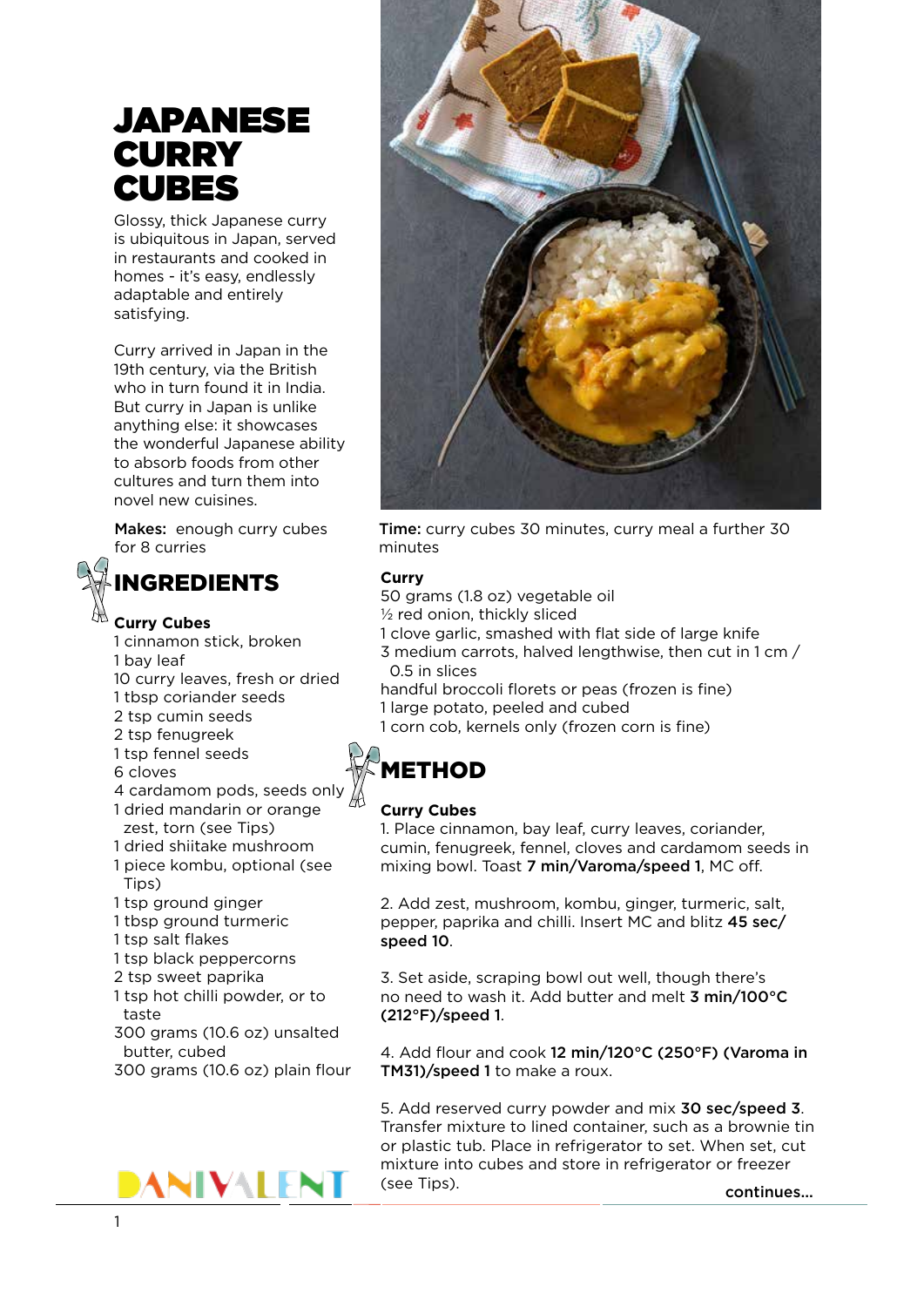





6. If desired, cook rice in Thermomix first. Place oil, onion, carrot, and one bashed garlic clove in mixing bowl. Cook 5 min/Varoma/speed 1. Add 700 grams (25 oz) water, broccoli or peas, and potato. Cook 15 min/100°C (212°F)/ Rev/speed soft .

7. Add 90 grams (3.2 oz) curry cubes, or to taste. Cook 12 min /100°C (212°F)/Rev/speed 1, MC off.

Serve with rice or noodles.

#### **Tips**

• Mandarin or orange zest can be dried in an oven at 140°C (280°F) for 1 hour, or until crisp.

• Kombu is a Japanese seaweed that you can find in health food stores and Japanese grocers.

• Cubes keep for at least 2 months in refrigerator and 6 months in freezer.

• I usually cook sushi rice in a saucepan while the curry is cooking but you can also do it beforehand in your Thermomix.

#### **Variations**

• You can change the spices to your taste or what you have in the pantry. The key flavours are turmeric, coriander, cumin, cardamom and pepper. Beyond that, have fun and experiment!

• Add a tablespoon of tomato paste to the curry cubes, or to your final curry, if desired.

• The curry ingredients can be endlessly varied: beef cubes, chicken pieces, firm tofu, green beans and eggplant are some ideas.

• The curry sauce can also be served over udon noodles.

• You can experiment with the thickness of the sauce by adding more or less water, and with the intensity of the curry flavours by adding more or less of the curry cubes.